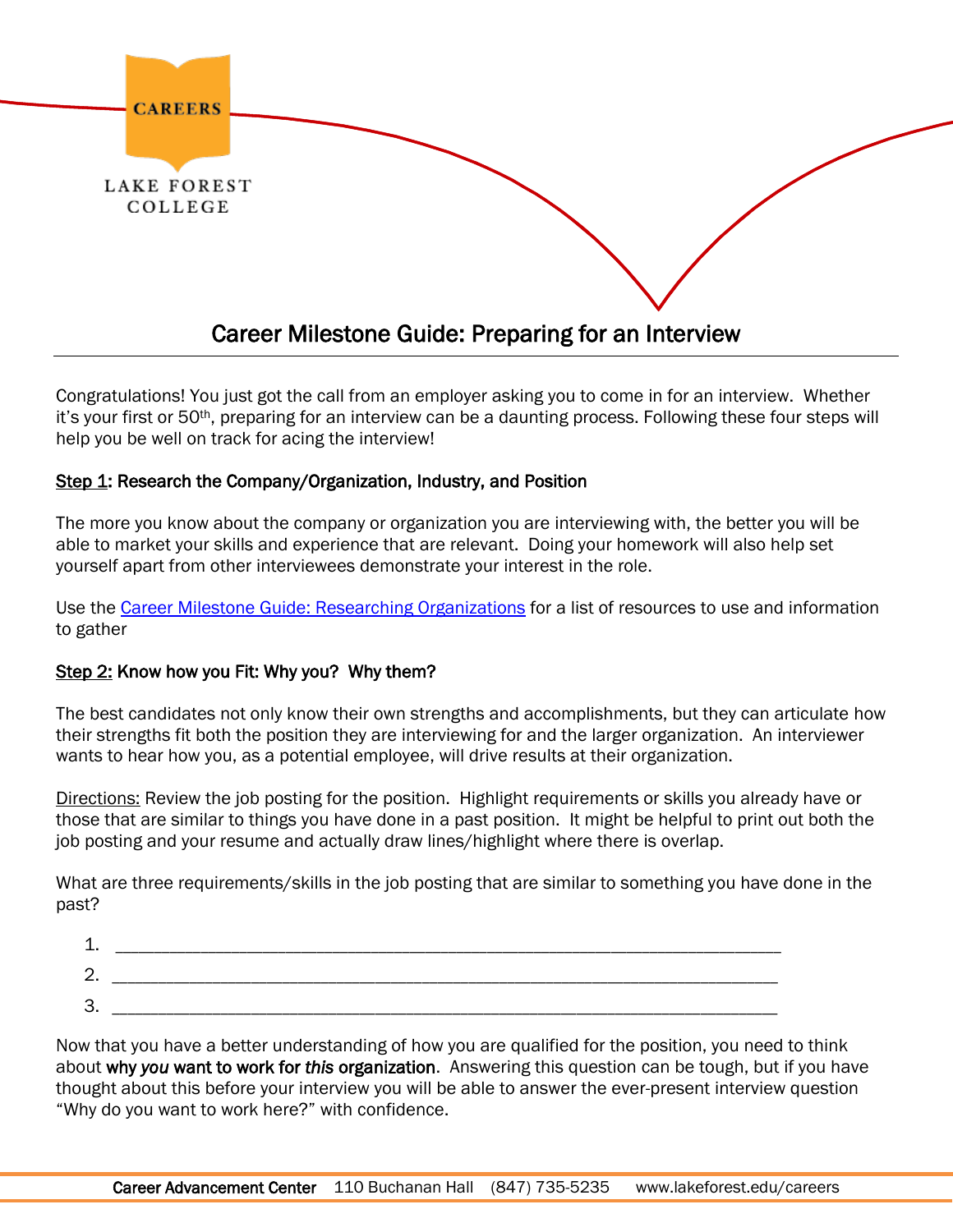Review the responses to the research questions in Step 1. What about this organization stands out from their competitors? How does their mission statement align with your own values or goals? What aspects of the position or organization most excite you? Reflect on this and then answer:

I want to work for \_\_\_\_\_\_\_\_\_\_\_\_\_\_\_\_\_\_\_\_\_\_\_ because \_\_\_\_\_\_\_\_\_\_\_\_\_\_\_\_\_\_\_\_\_\_\_\_\_\_\_\_\_\_

# Step 3: Develop your STAR responses

Now that you have a good understanding of your fit within the organization and the position, it is time to build some responses to potential interview questions using the STAR method. The STAR method allows you to develop your responses to interview questions so that you always hit essential points when you are asked.

So what are the components of a STAR response?

Situation: Detail the background. Provide a context. Where? When?

Task: Describe the challenge and expectations. What needed to be done? Why?

Action: Elaborate your specific action. What did you do? How? What tools did you use?

Results: Explain the results: accomplishments, recognition, savings etc. Quantify.

How does this technique work? Here's an example:

Question: What is your best quality?

Response: I would have to say that I am very detail oriented. For example, when I was serving as VP of Marketing for my sorority, (S) I was responsible for planning and executing our major philanthropic event benefiting St. Jude Children's Research Hospital (T). There were many moving parts crucial to the event's success. I used my detail oriented mindset and developed a comprehensive communication strategy that included both social media and direct outreach to students and potential donors (A). By executing this strategy, attendance at the event increased by 50% from the previous year and the sorority raised over \$3,000 for St. Jude (R).

Now it's your turn. In the space below, develop a STAR response to the following question: As you think about your prior internships and work experiences, what accomplishment are you most proud of?

\_\_\_\_\_\_\_\_\_\_\_\_\_\_\_\_\_\_\_\_\_\_\_\_\_\_\_\_\_\_\_\_\_\_\_\_\_\_\_\_\_\_\_\_\_\_\_\_\_\_\_\_\_\_\_\_\_\_\_\_\_\_\_\_\_\_\_\_\_\_\_\_\_\_\_\_\_\_\_\_\_\_\_\_\_\_\_\_\_\_ \_\_\_\_\_\_\_\_\_\_\_\_\_\_\_\_\_\_\_\_\_\_\_\_\_\_\_\_\_\_\_\_\_\_\_\_\_\_\_\_\_\_\_\_\_\_\_\_\_\_\_\_\_\_\_\_\_\_\_\_\_\_\_\_\_\_\_\_\_\_\_\_\_\_\_\_\_\_\_\_\_\_\_\_\_\_\_\_\_\_ \_\_\_\_\_\_\_\_\_\_\_\_\_\_\_\_\_\_\_\_\_\_\_\_\_\_\_\_\_\_\_\_\_\_\_\_\_\_\_\_\_\_\_\_\_\_\_\_\_\_\_\_\_\_\_\_\_\_\_\_\_\_\_\_\_\_\_\_\_\_\_\_\_\_\_\_\_\_\_\_\_\_\_\_\_\_\_\_\_\_ \_\_\_\_\_\_\_\_\_\_\_\_\_\_\_\_\_\_\_\_\_\_\_\_\_\_\_\_\_\_\_\_\_\_\_\_\_\_\_\_\_\_\_\_\_\_\_\_\_\_\_\_\_\_\_\_\_\_\_\_\_\_\_\_\_\_\_\_\_\_\_\_\_\_\_\_\_\_\_\_\_\_\_\_\_\_\_\_\_\_

\_\_\_\_\_\_\_\_\_\_\_\_\_\_\_\_\_\_\_\_\_\_\_\_\_\_\_\_\_\_\_\_\_\_\_\_\_\_\_\_\_\_\_\_\_\_\_\_\_\_\_\_\_\_\_\_\_\_\_\_\_\_\_\_\_\_\_\_\_\_\_\_\_\_\_\_\_\_\_\_\_\_\_\_\_\_\_\_\_\_ \_\_\_\_\_\_\_\_\_\_\_\_\_\_\_\_\_\_\_\_\_\_\_\_\_\_\_\_\_\_\_\_\_\_\_\_\_\_\_\_\_\_\_\_\_\_\_\_\_\_\_\_\_\_\_\_\_\_\_\_\_\_\_\_\_\_\_\_\_\_\_\_\_\_\_\_\_\_\_\_\_\_\_\_\_\_\_\_\_\_ \_\_\_\_\_\_\_\_\_\_\_\_\_\_\_\_\_\_\_\_\_\_\_\_\_\_\_\_\_\_\_\_\_\_\_\_\_\_\_\_\_\_\_\_\_\_\_\_\_\_\_\_\_\_\_\_\_\_\_\_\_\_\_\_\_\_\_\_\_\_\_\_\_\_\_\_\_\_\_\_\_\_\_\_\_\_\_\_\_\_ \_\_\_\_\_\_\_\_\_\_\_\_\_\_\_\_\_\_\_\_\_\_\_\_\_\_\_\_\_\_\_\_\_\_\_\_\_\_\_\_\_\_\_\_\_\_\_\_\_\_\_\_\_\_\_\_\_\_\_\_\_\_\_\_\_\_\_\_\_\_\_\_\_\_\_\_\_\_\_\_\_\_\_\_\_\_\_\_\_\_

Situation:

Task: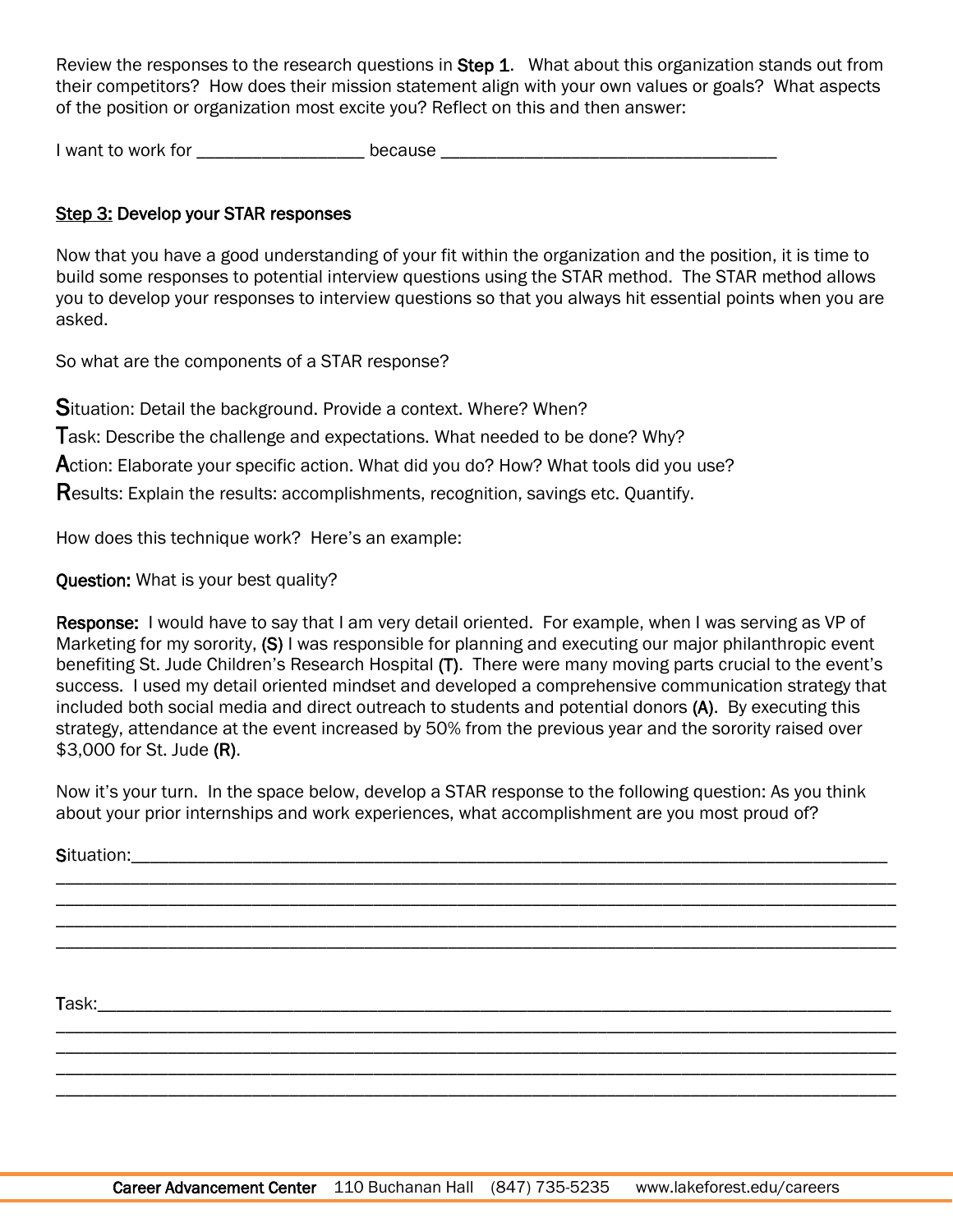## Step 4: Review Common Interview Questions

There are various types of questions commonly asked during interviews. Reviewing the job description will help you to prepare for questions you might be asked. Check out a list of [50 standard interview questions](https://collegegrad.com/jobsearch/Mastering-the-Interview/Fifty-Standard-Interview-Questions/) and review types of questions you may encounter:

Opening Questions: An interviewer wants to find out about you as a person and to evaluate how you are going to fit into the culture of that specific organization. Examples: How are you? or Tell me about yourself.

Credential Questions: The interviewer is trying to get a better idea of your background. Examples: What is your GPA? or Which classes have you excelled in? or How did you do in your major classes?

Behavioral Questions: These questions are the most commonly asked by college recruiters because your past behavior is a good indicator of how you will behave in the future. Examples include:

- Describe a stressful situation at work and how you handled it.
- Have you gone above and beyond the call of duty? If so, how?
- What do you do if you disagree with a co-worker?

Source:<http://jobsearch.about.com/od/behavorialinterviews/a/behavioral-interview-questions.html>

Experience Questions: These are questions that relate to your experience that help an interviewer to subjectively evaluate your background. Examples: Have you done this type of work before? or What did you learn in that class? or What were your responsibilities when you worked for that company?

Company Research Questions: Sometimes interviewers do ask questions to determine if you did your homework. Examples: Why do you want to work here? or What about our organization most interests you? or What kind of contribution do you think you could make to our pre-existing sales team?

Crazy Questions: Depending on how non-traditional the employer is or how important creativity and problem-solving are to the position, you might find the employer asking you questions that seem absolutely off-the-wall. The real purpose of these questions is to see if you can offer an original thought and get past all of the pre-programmed, "correct" interview answers, but you can still use interview strategy to give your best answer. Examples: What kind of animal would you like to be? or How many jellybeans do you think could fit in my office? or Who has most influenced you in your life?

Closing Questions: This is your opportunity to ask questions. Prepare a few questions that focus on things